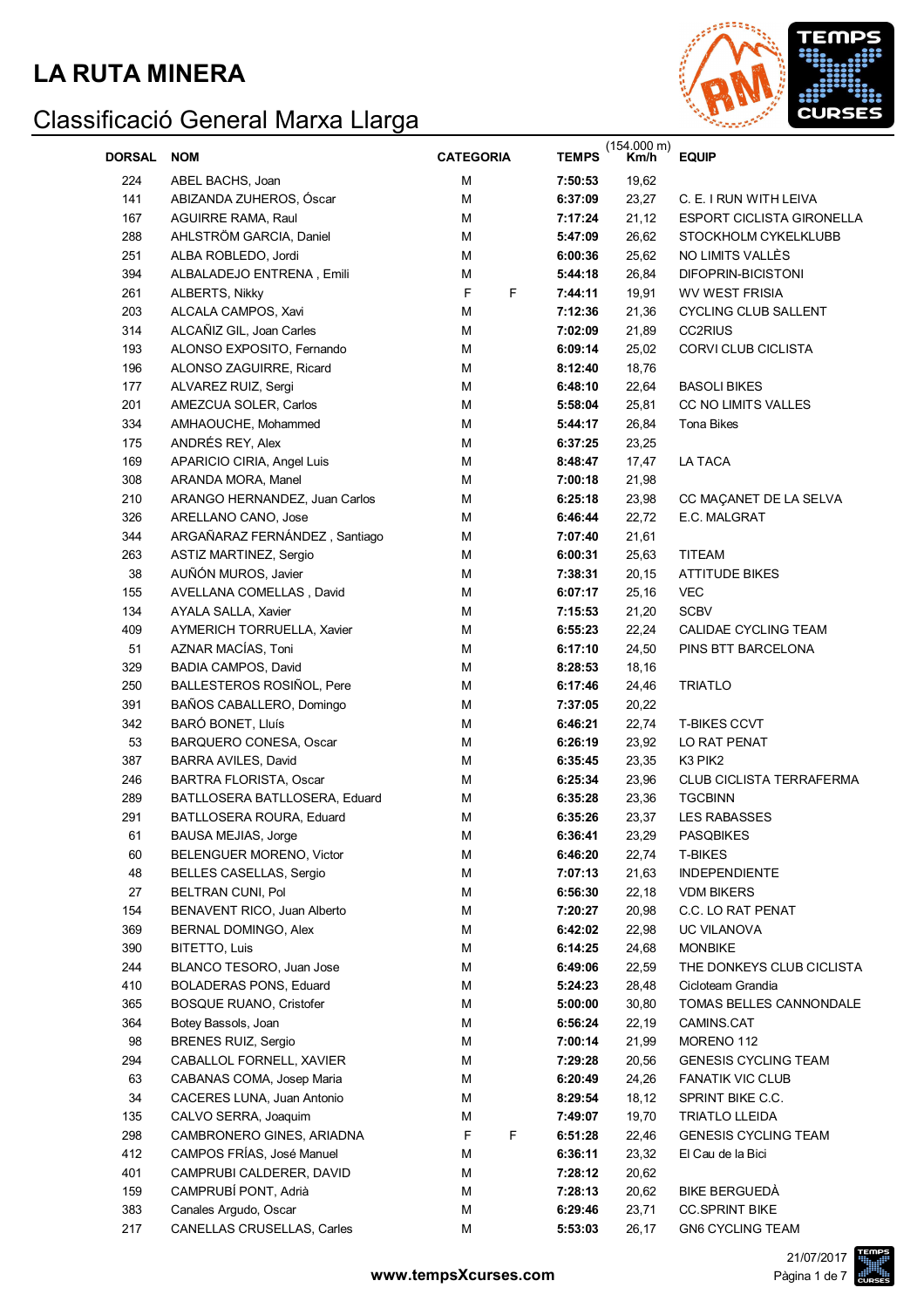

| <b>DORSAL</b> | <b>NOM</b>                       | <b>CATEGORIA</b> | <b>TEMPS</b> | $(154.000 \text{ m})$<br>Km/h | <b>EQUIP</b>                 |
|---------------|----------------------------------|------------------|--------------|-------------------------------|------------------------------|
| 422           | Cañellas Garrigasait, Bernat     | M                | 5:04:24      | 30,35                         | PALLARES FACTORY-IXCOR       |
| 249           | CANESSA, Stefano                 | M                | 5:46:37      | 26,66                         | BTT SOLSONÉS                 |
| 152           | CANO GARCIA, Rubén               | M                | 7:38:27      | 20,15                         |                              |
| 230           | CAPDEVILA GUINART, Eduard        | M                | 6:54:08      | 22,31                         | <b>TBIKES</b>                |
| 241           | CARBONELL MERINO, Dani           | M                | 6:54:34      | 22,29                         | CATORELLO                    |
| 361           | CARBONELL PUJOL, Toto            | M                | 7:26:08      | 20,71                         | <b>INVISIBLE TRAINING</b>    |
| 147           | CARMONA MURIEL, Javi             | M                | 7:27:22      | 20,65                         | <b>CICLES SERRANO</b>        |
| 222           | CARMONA SOLÀ, Jordi              | M                | 6:53:58      | 22,32                         | <b>CYCLING CLUB SALLENT</b>  |
| 192           | CARRERO LÉRIDA, Antonio          | M                | 6:37:42      | 23,23                         | <b>CC JEREZ</b>              |
| 112           | <b>CARRION FERRER, Guerau</b>    | M                | 6:52:30      | 22,40                         | <b>CLUB CICLISTA ROSES</b>   |
| 92            | CASAFONT GUITART, Martí          | м                | 5:12:55      | 29,53                         | <b>CYCLING NO LIMITS-BIC</b> |
| 340           | CASALS CARRANZA, Jaume           | М                | 5:37:11      | 27,40                         | <b>RAVET BIKE</b>            |
| 284           | CASALS CASAS, Adrià              | м                | 7:24:11      | 20,80                         | A.B. SENGLARS DELS RASOS     |
| 232           | CASALS GRIERA, Andreu            | M                | 5:53:34      | 26,13                         | Club bicixtrem               |
| 220           | CASANOVA RIBAS, Arnau            | м                | 6:21:22      | 24,23                         | CLUB NESTLÉ GIRONA           |
| 254           | CASERRAS VILASECA, Josep         | м                | 7:37:53      | 20,18                         | UNIO CICLISTA VIC            |
| 404           | Castella Sapé, Albert            | м                | 6:56:24      | 22,19                         | CAMINS.CAT                   |
| 380           | CASTRO LEIVA, Jordi              | M                | 5:28:21      | 28,14                         | <b>GERUNDA CLUB CICLISTA</b> |
| 320           | CEBRIA ARMENGOL, Jordi           | м                | 5:38:46      | 27,28                         | TRI GIRONA COSTA BRAVA       |
| 354           | CHINCHILLA CASTRO, Jesus         | м                | 5:42:27      | 26,98                         | <b>RAVET BIKE</b>            |
| 356           | CLARA ESTEVA, Sergi              | м                | 5:42:47      | 26,96                         |                              |
| 325           | Clement, Patrice                 | м                | 7:33:07      | 20,39                         | <b>CLUB CICLISTA GRACIA</b>  |
| 237           | COBO CASADO, Diego               | м                | 7:32:49      | 20,41                         | <b>BICIVOLADORES</b>         |
| 379           | COHEN, Yves Cohen                | M                | 7:38:06      | 20,17                         | <b>BMS TRI</b>               |
| 318           | COLL GARCIA, Xicu                | M                | 6:26:59      | 23,88                         | Club TGCBINN                 |
| 258           | CORBERA GARCIA, Luis             | M                | 6:03:31      | 25,42                         | Club Bicixtrem               |
| 126           | CRIADO CANO, Juan Manuel         | M                | 7:35:05      | 20,30                         | <b>CULETS VERMERLLS</b>      |
| 293           | CROWLEY, Walter                  | M                | 6:35:22      | 23,37                         | NORTHERN DISTRICTS WA CC     |
| $\mathbf 5$   | CUARESMA ÁLVAREZ, Albert         | M                | 7:30:24      | 20,52                         | TRIATLÓ JOVENT79             |
| 278           | DALMAU GOMEZ, Adria              | M                | 6:21:33      | 24,22                         | DIMENSION3                   |
| 120           | DÁVILA MARTIN, Alberto           | M                | 5:55:16      | 26,01                         | MORENO 112                   |
| 41            | DE CASTRO FOUCES, Francisco      | M                | 6:05:06      | 25,31                         | 29FACTORY                    |
| 317           | DE LA SANTA GUITART, Jose Luis   | M                | 5:38:45      | 27,28                         | Triatló Costa Brava          |
| 39            | DE LA TORRE CARREÑO, Juan Carlos | M                | 6:09:10      | 25,03                         | <b>ATTITUDEBIKES</b>         |
| 339           | DEKKER, Jak                      | М                | 6:04:08      | 25,38                         |                              |
| 234           | DELGADO GARRÓN, Carlos Antonio   | M                | 6:20:30      | 24,28                         | SANT JOAN DESPÍ              |
| 42            | DIAZ DE LA SERNA BUENO, Antonio  | M                | 5:47:17      | 26,61                         | RIPOLLET RACING BIKERS       |
| 103           | DIAZ RODRÍGUEZ, Aniceto          | M                | 6:37:43      | 23,23                         | <b>CLUB CICLISTA ROSES</b>   |
| 396           | DOMINGUEZ DENGRA, Jose           | M                | 6:52:33      | 22,40                         | P.C. BONAVISTA               |
| 93            | DOMINGUEZ VICIOSO, Fran          | M                | 6:54:47      | 22,28                         | <b>C.C. SPRINT BIKE</b>      |
| 107           | DUFF, Michael                    | M                | 6:54:26      | 22,30                         | CC BIKE BREAKS GIRONA        |
| 197           | DURÁN ALCARAZ, José V.           | M                | 7:04:56      | 21,74                         | C.C. BTTER@S                 |
| 236           | EICHHORN, Peter                  | M                | 5:43:21      | 26,91                         | PROBIKE CLUB                 |
| 168           | ELVIRA ORTEGA, Jose Antonio      | M                | 8:17:38      | 18,57                         | LATACA                       |
| 67            | ENDRINO PASCUAL, Francisco       | M                | 6:54:50      | 22,27                         |                              |
| 28            | ENOCH, Desmond                   | M                | 6:56:16      | 22,20                         | BIKE BREAKS GIRONA CLUB C    |
| 398           | ESCANEZ DIAZ, ERIC               | M                | 5:30:30      | 27,96                         |                              |
| 313           | FARRAS COSTA, Manel              | M                | 7:06:14      | 21,68                         | <b>SKI EXTREM</b>            |
| 91            | FASIUS MARTINEZ, Joel            | M                | 8:44:32      | 17,62                         | <b>VEC CYCLING &amp; RUN</b> |
| 133           | FERNANDEZ CASTILLO, Santi        | M                | 6:34:53      | 23,40                         | <b>TEAM CALELLA</b>          |
| 277           | FERNANDEZ GARCIA, Jordi          | M                | 6:59:46      | 22,01                         | C.C.PALAFRUGELL              |
| 143           | FERNANDEZ MORA, Pedro            | M                | 7:04:04      | 21,79                         |                              |
| 338           | FERNANDEZ REIG, Pau              | M                | 6:35:43      | 23,35                         |                              |
| 153           | FERNÁNDEZ ROMÁN, Karme           | F<br>F           | 7:38:28      | 20,15                         |                              |
| 345           | FERNANDEZ SIMON, Xavi            | M                | 7:22:16      | 20,89                         | <b>BIKE BERGUEDA</b>         |
| 415           | FERRER BECERRA, Juan Ignacio     | M                | 5:42:25      | 26,98                         | CC Trujillo                  |
| 77            | FERRER MARTINEZ, Alex            | M                | 8:08:22      | 18,92                         |                              |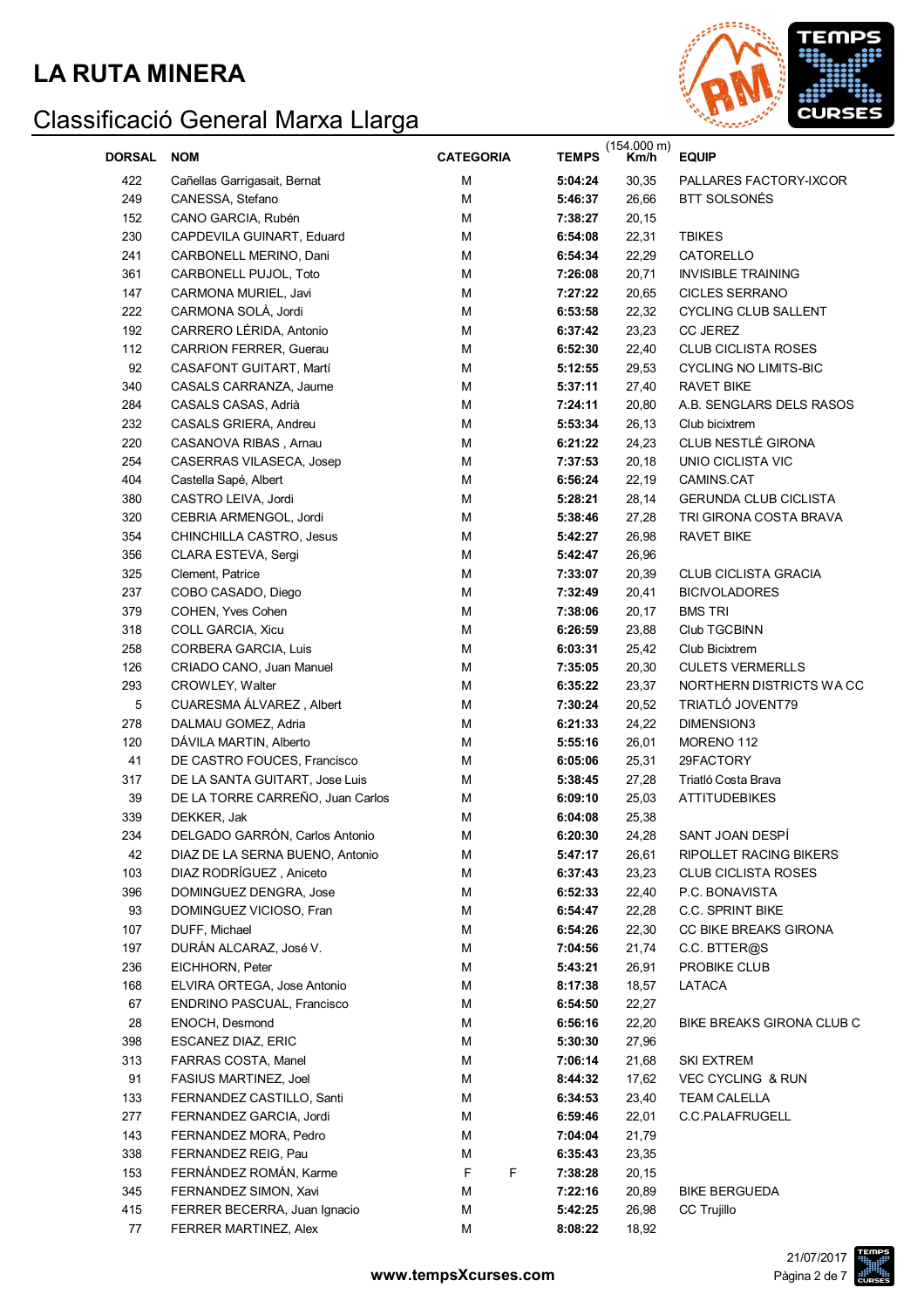

| <b>DORSAL</b> | <b>NOM</b>                      | <b>CATEGORIA</b> | <b>TEMPS</b> | $(154.000 \text{ m})$<br>Km/h | <b>EQUIP</b>                    |
|---------------|---------------------------------|------------------|--------------|-------------------------------|---------------------------------|
| 399           | FIGOLS MORAL, LLUIS             | M                | 5:49:39      | 26,43                         |                                 |
| 359           | FOLLECO FLORES, Cipri           | M                | 6:12:48      | 24,79                         | E.C.ODENA                       |
| 183           | FONT JUAREZ, Miguel             | M                | 7:44:40      | 19,89                         |                                 |
| 37            | FONT ROCA, Josep                | M                | 7:22:24      | 20,89                         | <b>GRANOLLERS C.C.</b>          |
| 15            | FONTCUBERTA, Adrià              | M                | 6:55:19      | 22,25                         | CALIDAE CYCLING TEAM            |
| 145           | FRANCH MONRAS, Sandra           | F<br>F           | 9:37:52      | 15,99                         |                                 |
| 235           | FUENTES NARRO, Alberto          | M                | 7:40:18      | 20,07                         | JUFRE VIC-ETB                   |
| 219           | GAIG, Edgar                     | M                | 7:07:28      | 21,62                         | RAVET BIKE PARETS               |
| 205           | GAMISANS NOGUERA, Joan          | M                | 7:34:48      | 20,32                         |                                 |
| 239           | GARCIA GONZALEZ, Francisco      | М                | 6:03:33      | 25,42                         |                                 |
| 46            | GARCÍA LUQUE, Raúl              | М                | 6:30:57      | 23,63                         | CLUB CICLISTA CAMPO CLARO       |
| 100           | GARCÍA MOLINA, Pedro            | M                | 8:13:01      | 18,74                         | UNIÓ CICLISTA OLESANA           |
| 25            | <b>GARCIA PITARQUE, Josep</b>   | М                | 7:37:47      | 20,18                         | CALIDAE CYCLING TEAM            |
| 142           | <b>GARCIA RUIZ, Carlos</b>      | М                | 6:51:39      | 22,45                         | <b>CICLESPARREGUERA</b>         |
| 328           | <b>GARRIGA ALDEGUER, Miquel</b> | М                | 7:02:10      | 21,89                         |                                 |
| 202           | GARROTE BORRULL, German         | M                | 7:22:03      | 20,90                         | TRI+9 EL MASNOU                 |
| 382           | GAYÁ RUANO, Juan                | M                | 8:16:01      | 18,63                         |                                 |
| 327           | GIBRAT PUJOLAS, Xevi            | M                | 6:22:37      | 24,15                         | AMER HIPRA                      |
|               | GIL MOLINER, Marcos             | M                |              |                               |                                 |
| 223           |                                 |                  | 7:08:46      | 21,55                         |                                 |
| 73            | GIMENO SALAS, Christian         | M                | 6:24:33      | 24,03                         | C.C. Gracia                     |
| 138           | <b>GIRONES FARRERAS, Josep</b>  | М                | 5:14:08      | 29,41                         | G.D.ESTEVE                      |
| 363           | GOMEZ LOPEZ, Carlos             | М                | 7:50:35      | 19,64                         | CAMINS.CAT                      |
| 150           | GOMEZ PARE, Oriol               | M                | 7:22:04      | 20,90                         | TRI+9 EL MASNOU                 |
| 64            | GOMEZ PAVON, Sergio             | M                | 6:48:23      | 22,63                         |                                 |
| 393           | GONZÁLEZ CARMONA, Juan Manuel   | М                | 8:13:26      | 18,73                         | <b>BIKETANDEM</b>               |
| 89            | GONZALEZ CORDOBA, David         | М                | 7:00:15      | 21,99                         | P.C.PALOMILLAS                  |
| 370           | GONZALEZ COUCEIRO, Abraham      | М                | 5:39:15      | 27,24                         | CEM CERDANYOLA                  |
| 292           | GONZÁLEZ GARCÍA, Raquel         | F<br>F           | 9:37:52      | 15,99                         |                                 |
| 161           | GONZALEZ GUERRERO, Pablo        | M                | 6:39:07      | 23,15                         | <b>MONTCADA</b>                 |
| 331           | GONZALEZ MARCOS, Francisco      | М                | 8:08:37      | 18,91                         |                                 |
| 362           | GONZALEZ MARTINEZ, Moi          | М                | 7:26:09      | 20,71                         | <b>INVISIBLETRAINING</b>        |
| 206           | GONZALEZ MASSAGUE, Enric        | М                | 6:46:49      | 22,71                         |                                 |
| 55            | GONZÁLEZ MONTANER, Daniel       | М                | 5:56:25      | 25,92                         | <b>CEMBIKE</b>                  |
| 371           | GONZÁLEZ PINZA, Cristian        | М                | 6:11:37      | 24,86                         | LA BISBAL PENEDÈS-ECM           |
| 194           | GORCHS AGUILAR, Sergi           | М                | 5:35:45      | 27,52                         | <b>TONA BIKES</b>               |
| 131           | <b>GRANE TORRADEFLOT, Lluis</b> | M                | 6:47:19      | 22,69                         | E.C. SANT ANDREU                |
| 322           | GRIS, Dume                      | М                | 8:08:13      | 18,93                         |                                 |
| 330           | <b>GUAJARDO HOMS, Luis</b>      | М                | 6:31:25      | 23,61                         | <b>CLUB CICLISTA GRACIA</b>     |
| 40            | GUIRADO AZOR, Manel             | М                | 7:21:48      | 20,91                         | <b>CLUB CICLISTA GRANOLLERS</b> |
| 128           | GUITERAS PETITBO, Francesc      | М                | 6:08:26      | 25,08                         | <b>CIM MOIA</b>                 |
| 187           | GUTÉS GARCIA, Jordi             | М                | 9:16:50      | 16,59                         | BTT MATADEPERA                  |
| 233           | GUZMAN ORDOÑEZ, Eduardo         | М                | 5:53:10      | 26,16                         | T-BIKES                         |
| 341           | HATTIER, Bruno                  | М                | 4:59:29      | 30,85                         | CM AUBERVILLIERS93              |
| 11            | <b>HAZENBERG, Filip</b>         | М                | 7:13:39      | 21,31                         |                                 |
| 85            | HERNANDEZ ARTEAGA, Miguel Angel | М                | 6:54:07      | 22,31                         | TALLER DE BICIS MOI             |
| 165           | HERNANDEZ GORRINDO, Oriol       | М                | 8:41:34      | 17,72                         | El Repetxó CC                   |
| 416           | HERNÁNDEZ LABAJOS, Joan         | М                | 7:26:46      | 20,68                         | CC Montcada                     |
| 315           | HERNANDEZ TRESSERRAS, Pere      | М                | 6:25:35      | 23,96                         | <b>CATBIKE</b>                  |
| 420           | HORSBURGH, John                 | М                | 6:18:43      | 24,40                         | PELOTON SPORTS SYDNEY           |
| 160           | IBAÑEZ IBAÑEZ, Josep            | М                | 6:31:31      | 23,60                         | <b>BIKECAT</b>                  |
| 381           | IBAÑEZ IBAÑEZ, Lluis            | М                | 6:31:26      | 23,61                         | <b>BIKECAT</b>                  |
| 200           | IBOR GUERRERO, Amadeu           | М                | 6:12:53      | 24,78                         |                                 |
| 287           | IGLESIAS CASANOVA, Albert       | М                | 6:07:33      | 25,14                         | PEDALS BIKE CELRA               |
| 209           | IRIGARAY ASIN, Juan Jesus       | М                | 5:12:19      | 29,59                         | <b>BIDASOA</b>                  |
| 402           | ITO RIU, JOSEP                  | M                | 6:03:34      | 25,41                         |                                 |
| 299           | JAIME SÁNCHEZ, Daniel           | M                | 7:14:50      | 21,25                         | UNIO CICLISTA OLESANA           |
| 376           | JIMENEZ GRANADOS, Juan Carlos   | М                | 6:31:54      | 23,58                         | LIBRE                           |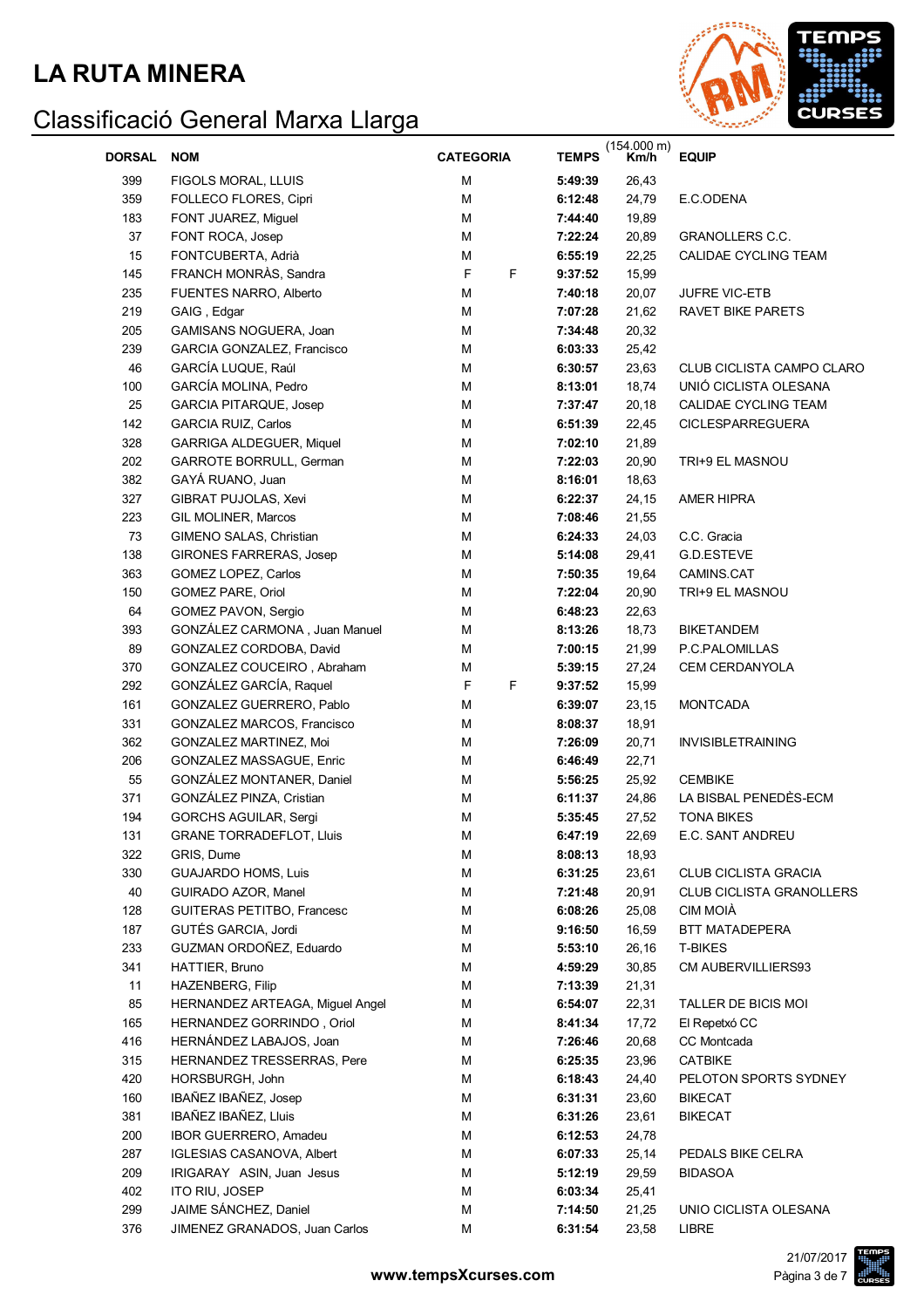

| <b>DORSAL</b> | <b>NOM</b>                         | <b>CATEGORIA</b> | <b>TEMPS</b> | $(154.000 \text{ m})$<br>Km/h | <b>EQUIP</b>                  |
|---------------|------------------------------------|------------------|--------------|-------------------------------|-------------------------------|
| 213           | JORDA AMOR, Ricard                 | M                | 6:21:34      | 24,22                         | T-BIKES                       |
| 347           | JUAN BERASTEGUI, Eduard            | M                | 6:30:14      | 23,68                         | CC. RATPENAT                  |
| 269           | JUANES SAEZ, Francisco             | M                | 7:21:06      | 20,95                         | <b>BIG BIKES CARLET</b>       |
| 80            | JURADO SANCHEZ, Xavi               | M                | 6:44:48      | 22,83                         | PASQBIKE                      |
| 4             | KERSTEN, Jozef                     | M                | 8:20:35      | 18,46                         |                               |
| 348           | LACHHEB CANALS, Ali                | М                | 4:59:30      | 30,85                         | <b>ADDICT BIKES</b>           |
| 353           | LAGUIA APIO, Juan Carlos           | М                | 6:12:52      | 24,78                         | A RITME DE PEDAL              |
| 290           | LANDABURU HEBRERO, Ricardo         | M                | 9:38:33      | 15,97                         |                               |
| 302           | LATORRE ALMIRANTE, Manuel          | M                | 6:54:39      | 22,28                         | <b>ROVELLATS</b>              |
| 346           | LECHA GUIXÉ, Josep                 | M                | 6:17:46      | 24,46                         | <b>BIKEBERGUEDA</b>           |
| 69            | LEIVA RODRIGUEZ, Javier            | M                | 7:27:01      | 20,67                         | PC.MARTORELL.                 |
| 140           | LIGERO MARTIN, Gustavo             | M                | 7:25:43      | 20,73                         | <b>VEC</b>                    |
| 297           | LLACUNA SORRIBAS, SERGI            | M                | 6:54:30      | 22,29                         | <b>GENESIS CYCLING TEAM</b>   |
| 190           | LLORENS CAMPINS, Marc              | M                | 7:32:20      | 20,43                         | CLUB ESPORTIU FOOTLEEEEE      |
| 323           | LLUNELL MARÍ, Ramon                | M                | 8:40:05      | 17,77                         |                               |
| 421           | LOBATO GARCIA, Jose Luis           | M                | 8:29:51      | 18,12                         |                               |
| 281           | LONGHI, Diogo                      | M                | 5:37:11      |                               | <b>CC PRAT BIKE</b>           |
| 306           | LÓPEZ BLANCO, Romà                 | M                | 8:34:24      | 27,40<br>17,96                | <b>BASIC'S TEAM</b>           |
|               |                                    |                  |              |                               |                               |
| 311           | LÓPEZ COLÁS, Miguel                | M                | 7:31:21      | 20,47                         | <b>BIKE TOLRÀ</b>             |
| 95            | LOPEZ GOMEZ, Roberto               | M                | 6:46:47      | 22,71                         | CIRSA BIKE CLUB               |
| 31            | LÓPEZ MOR, Manuel                  | M                | 6:24:14      | 24,05                         | <b>INDEPENDIENTE</b>          |
| 357           | LÓPEZ VIDAL, Adrián                | M                | 7:34:49      | 20,32                         |                               |
| 304           | LOSANTOS ARTIEDA, Javier           | M                | 7:17:11      | 21,14                         | SANDALIO, A.D.                |
| 1139          | LOZANO SERRANO, Miguel             | M                | 6:25:57      | 23,94                         | Club Ciclista Roses           |
| 58            | LUENGO SÁNCHEZ, Pol                | M                | 6:04:17      | 25,36                         | <b>CC SPRINT BIKE</b>         |
| 43            | LUQUE CASTILLO, José               | M                | 7:07:47      | 21,60                         | <b>BTT LA FAMILIA</b>         |
| 419           | LUQUE CASTILLO, Javi               | M                | 6:36:10      | 23,32                         |                               |
| 18            | LUQUE LUQUE, Joan                  | M                | 6:20:55      | 24,26                         | CICLESPORTTEAM                |
| 101           | LUYCKX, Jan                        | M                | 7:28:56      | 20,58                         | <b>CLICK</b>                  |
| 324           | MAGDALENA, Antonio                 | M                | 6:21:37      | 24,21                         | UC VILANOVA                   |
| 367           | MANRUBIA FREIXA, Sergi             | M                | 7:08:40      | 21,56                         | <b>PUIG-REIG</b>              |
| 102           | MARC, Bevers                       | M                | 7:18:16      | 21,08                         | <b>WOP</b>                    |
| 268           | MARINA PERARNAU, Jordi             | М                | 5:47:15      | 26,61                         | <b>RIPOLLET RACING BIKERS</b> |
| 316           | MARTIN GAYA, David                 | М                | 6:21:41      | 24,21                         | Triatló Costa Brava           |
| 349           | MARTIN RUBIO, Ricardo              | М                | 7:35:39      | 20,28                         | <b>RICKIBIKE</b>              |
| 111           | MARTINEZ BARROSO, Jose             | М                | 6:01:03      | 25,59                         | CEM CERDANYOLA                |
| 149           | MARTINEZ CARRIO, Amarant           | М                | 7:25:49      | 20,73                         | <b>VEC</b>                    |
| 90            | MARTINEZ CARRIO, Guifre            | M                | 7:25:43      | 20,73                         | <b>VEC</b>                    |
| 245           | MARTÍNEZ FERRERA, Francisco Javier | M                | 7:07:28      | 21,62                         | SPRINT CLUB ANDORRA           |
| 156           | MARTINEZ MARTINEZ, Maribel         | F<br>F           | 9:13:56      | 16,68                         | <b>BICIPARK REUS</b>          |
| 321           | MARTÍNEZ RODRÍGUEZ, Raul           | M                | 5:47:16      | 26,61                         | <b>RR BIKERS</b>              |
| 259           | MARTINEZ RODRIGUEZ, Ruben          | M                | 5:47:16      | 26,61                         | <b>RR BIKERS</b>              |
| 352           | MASIP, Sergi                       | M                | 6:16:07      | 24,57                         | SPORT CICLISTA CATALÀ         |
| 418           | MEDEL JIMÉNEZ, Ramon               | M                | 7:14:00      | 21,29                         |                               |
| 121           | MEDINA RUEDA, Diego                | M                | 6:21:40      | 24,21                         | <b>VEC CICLING &amp; RUN</b>  |
| 343           | MENDOZA ALOS, Lorenzo              | M                | 6:20:42      | 24,27                         |                               |
| 406           | MERIDA LAFUERZA, Nando             | M                | 7:00:55      | 21,95                         | <b>CCGRACIA</b>               |
| 337           | MICHEL, Richard                    | M                | 6:00:51      | 25,61                         | TEAM CYCLISTE CHOLETAIS       |
| 272           | MIGUEL, Antonio                    | M                | 7:57:39      | 19,34                         | PALAFRUGELL                   |
| 228           | MILÀ MARTÍ, Guillem                | M                | 6:43:10      | 22,92                         | JOVE PEDAL CLUB               |
| 227           | MIQUEL SIRVENT, Jose Luis          | M                | 5:49:30      | 26,44                         | CLUB CICLISTA XIXONA          |
| 374           | MOLLÀ JIJONA, Héctor               | M                | 5:56:17      | 25,93                         | ESPORT CICLISTA MANRESÀ       |
| 16            | MONTES BELLO, Jorge                | M                | 7:58:55      | 19,29                         | ARIZ T.E.                     |
| 166           | MONTES LÓPEZ, Tomás                | M                | 8:41:34      | 17,72                         | C.C.Correcamiños Lugo         |
| 417           | <b>MORATA ABRIL, Oriol</b>         | M                | 5:13:18      | 29,49                         | Club BTT Santa Perpétua       |
| 32            | MORENO BARBERO, Jorge              | М                | 6:54:24      | 22,30                         | SPRINT BIKE C.C               |
| 179           | MORENO TELLO, Javier               | М                | 7:06:25      | 21,67                         | <b>INDEPENDIENTE</b>          |

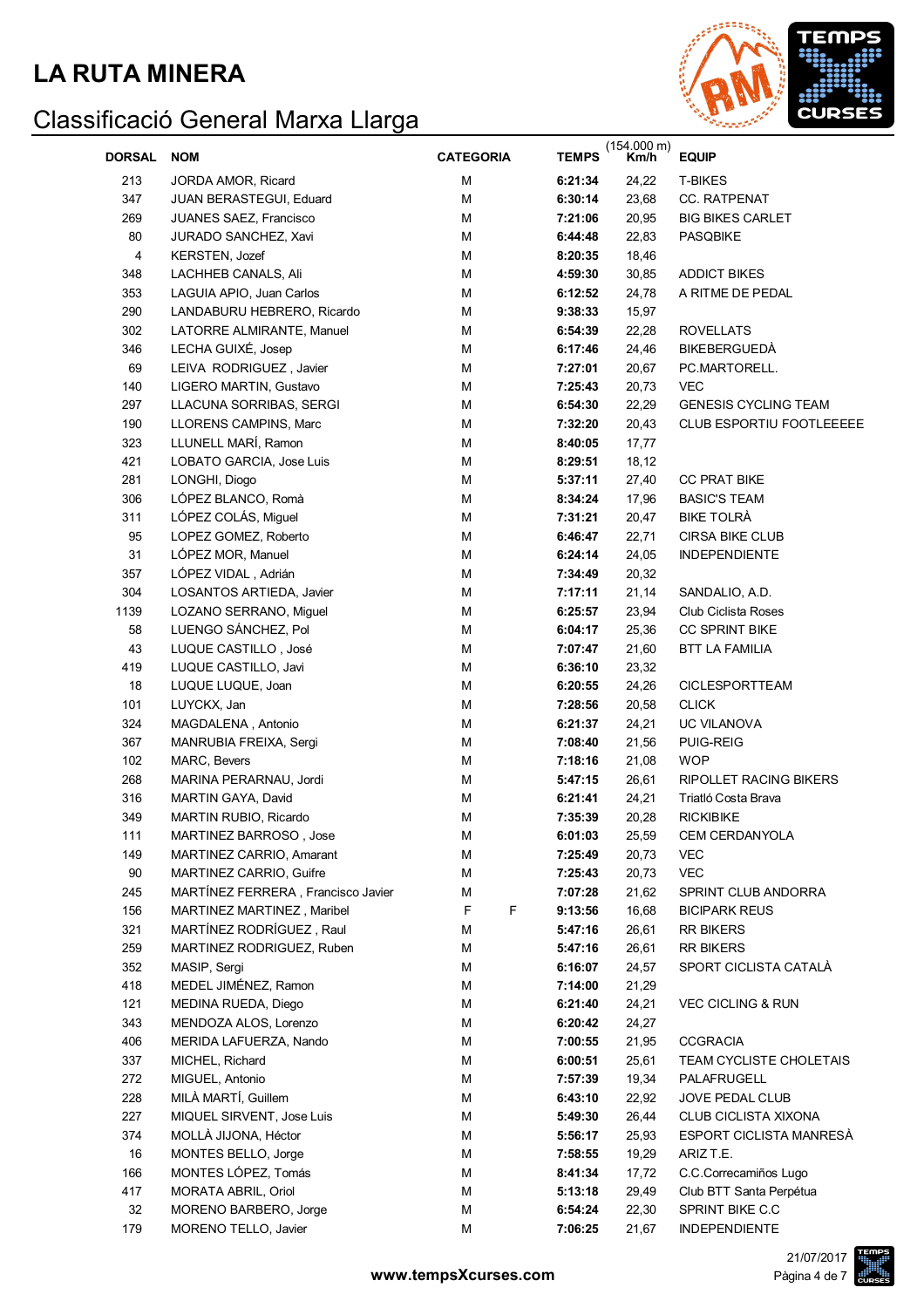

| <b>DORSAL</b>  | <b>NOM</b>                       | <b>CATEGORIA</b> | <b>TEMPS</b> | $(154.000 \text{ m})$<br>Km/h | <b>EQUIP</b>                     |
|----------------|----------------------------------|------------------|--------------|-------------------------------|----------------------------------|
| 408            | MORON, Jose Luis                 | М                | 6:45:25      | 22,79                         | UNIÓ CICLISTA BALCONADA          |
| 117            | MORROS ORTIZ, Josep Domingo      | M                | 7:13:00      | 21,34                         | TÀRREGA CLUB CICLISTA            |
| 355            | MOTOS CABRERA, Jaume             | M                | 7:25:29      | 20,74                         | <b>CC TRUJILLO</b>               |
| 273            | MOUTIN, Olivier                  | М                | 5:34:45      | 27,60                         |                                  |
| 214            | MOYA FERRI, Hector               | М                | 7:29:14      | 20,57                         | C.C. LO RAT PENAT                |
| 403            | MUÑOZ AGUILERA, Ricardo          | М                | 6:53:51      | 22,33                         | club btt la familia              |
| 252            | MUÑOZ ORDOÑEZ, Jose Maria        | М                | 6:14:26      | 24,68                         | NOLIMITS VALLES, CC              |
| 218            | MUR LALUEZA, Anselmo             | М                | 8:34:38      | 17,95                         | CC OSCENSE                       |
| 106            | NAVARRO ABAD, Sergi              | M                | 6:57:40      | 22,12                         | <b>BIKE BREAKS</b>               |
| 414            | NAVARRO CÁRDENAS, José Eleutério | M                | 6:58:47      | 22,06                         | CC Montcada                      |
| 255            | NAVARRO MORAL, Miquel            | М                | 5:44:54      | 26,79                         | <b>MATXACUCA</b>                 |
| 216            | NAVEIRA VISÚS, Marc              | M                | 5:53:36      | 26,13                         | C.C. Mollet                      |
| 49             | NEGRE BOU, Sergio                | M                | 6:21:40      | 24,21                         | <b>INDEPENDIENTE</b>             |
| 411            | NEVADO IGLESIAS, Angel           | М                | 5:24:23      | 28,48                         | Cycling No Limits                |
| 271            | NIETO ROMÁN, Iván                | М                | 7:15:18      | 21,23                         | <b>MONBIKE</b>                   |
| 17             | NÚÑEZ MARTÍNEZ, Héctor           | M                | 7:07:16      | 21,63                         | <b>CLUB CICLISTA HORTA</b>       |
| 388            | OLIVELLA PUJOL, Jordi            | M                | 7:22:03      | 20,90                         | E.C. SANT ANDREU                 |
| 59             | OLIVERAS CASTRO, Valentí         | М                | 7:00:23      | 21,98                         | PENYA CIT                        |
| 84             | OMEDES PUJOL, Albert             | M                | 6:27:07      | 23,87                         |                                  |
| 225            | ORELL POCOVI, Nadal              | M                | 7:04:03      | 21,79                         |                                  |
| 158            | OVALLE, Miguel Ángel             | M                | 7:01:31      | 21,92                         |                                  |
| 333            | PAJAROLS MORERA, Albert          | M                | 5:44:26      | 26,83                         | Tona Bikes                       |
| 305            | PALANCA JAILE, Enric             | M                | 8:17:46      | 18,56                         | LATACA                           |
| 400            | PARÉS TEIXIDÓ, RAFA              | M                | 5:10:53      | 29,72                         |                                  |
| 110            | PELEGRINA ORTIZ, Manuel          | M                | 5:59:12      | 25,72                         |                                  |
| 389            | PEÑA GODOY, David                | M                | 5:32:41      | 27,77                         | Cicloteam Grandia                |
| 303            | PERALTA IDÁÑEZ, Daniel           | M                | 6:11:42      | 24,86                         |                                  |
| 384            | Pérez Aguilar, Javi              | M                | 6:29:47      | 23,71                         | <b>CC.SPRINT BIKE</b>            |
| 56             | PEREZ LIMONCHI, Raul             | M                | 6:02:18      | 25,50                         |                                  |
| $\overline{c}$ | PEREZ MARTINEZ, Carlos           | M                | 6:54:38      | 22,28                         |                                  |
| 124            | PÉREZ PÉREZ, Ricard              | M                | 7:15:22      | 21,22                         | <b>TERRABIKE</b>                 |
| 221            | PÉREZ REYES, David               | M                | 6:29:12      | 23,74                         | CYCLESPORTEAM                    |
| 212            | PÉREZ SEGALES, Daniel            | M                | 6:47:12      | 22,69                         | CICLES02                         |
| 267            | PEREZ SEGALES, David             | M                | 6:47:27      | 22,68                         |                                  |
| 13             | PICADO MUIÑO, David              | М                | 7:03:41      | 21,81                         |                                  |
| 208            | PLAYÀ I MANENT, David            | M                | 9:13:41      | 16,69                         | <b>ESCAPA CLUB CICLISTE</b>      |
| 207            | POLO GUTIÉRREZ, Sergi            | M                | 5:47:06      | 26,62                         | CC LEFA TEAM                     |
| 176            | PRAT GORRIZ, Jordà               | M                | 6:03:29      | 25,42                         | CLUB CICLISTA ROSES              |
| 634            | PRIETO MARTINEZ, Juan Luis       | M                | 8:37:24      | 17,86                         | <b>BARCELONA DRAGONS</b>         |
| 265            | PRIETO SÁNCHEZ, JORDI            | M                | 6:22:10      | 24,18                         | Club REPUBLICK BIKES             |
| 231            | PUIG PUJOL, David                | M                | 5:53:35      | 26,13                         | Club bicixtrem                   |
| 114            | PURTI TAPIA, Damia               | M                | 5:55:34      | 25,99                         | <b>CUBE</b>                      |
| 164            | QUER SEGARRA, Jordi              | M                | 9:38:34      | 15,97                         | <b>LLIURE</b>                    |
| 285            | QUINTANA LLERA, Mario Manuel     | M                | 6:03:56      | 25,39                         |                                  |
| 274            | RAMIREZ ESPINOS, Oscar           | M                | 6:59:48      | 22,01                         | C.C.PALAFRURGELL                 |
| 185            | RAMON GARCIA, Ferran             | M                | 6:22:55      | 24,13                         | <b>TERRA BIKE TOUR</b>           |
| 397            | RAMOS TORIBIO, Oscar             | M                | 6:31:32      | 23,60                         | <b>BIKECAT</b>                   |
| 146            | RAMS FONT, Josep                 | M                | 5:30:34      | 27,95                         | <b>MUNTBIKES</b>                 |
| 226            | RAYA ORRA, Jordi Xavier          | M                | 8:11:16      | 18,81                         | <b>CCCP</b>                      |
| 115            | RESECO ACEDO, Francisco Javier   | M                | 6:10:33      | 24,94                         | <b>AC PRAT</b>                   |
| 148            | REVERTER CENDROS, Jordi          | M                | 8:04:53      | 19,06                         | UNIÓ CICLISTA SANT CUGAT         |
| 351            | REY RODRIGUEZ, Manuel            | M                | 7:25:52      | 20,72                         | <b>CCBAS</b>                     |
| 260            | RIBERA CORNELLÀ, Josep           | M                | 6:50:05      | 22,53                         | <b>ESPORT CICLISTA GIRONELLA</b> |
| 70             | RIERA SITGES, Xavi               | M                | 6:32:59      | 23,51                         | C.C. Pons Tot-Bici               |
| 350            | RIU BOSOMS, David                | M                | 6:07:05      | 25,17                         | PENYA CICLISTA MUNDO             |
| 204            | RODRIGUEZ BERRAQUERO, Paco       | M                | 7:34:49      | 20,32                         |                                  |
| 118            | RODRIGUEZ CARREÑO, Mireia        | F<br>F           | 7:00:15      | 21,99                         | A RITME DE PEDAL                 |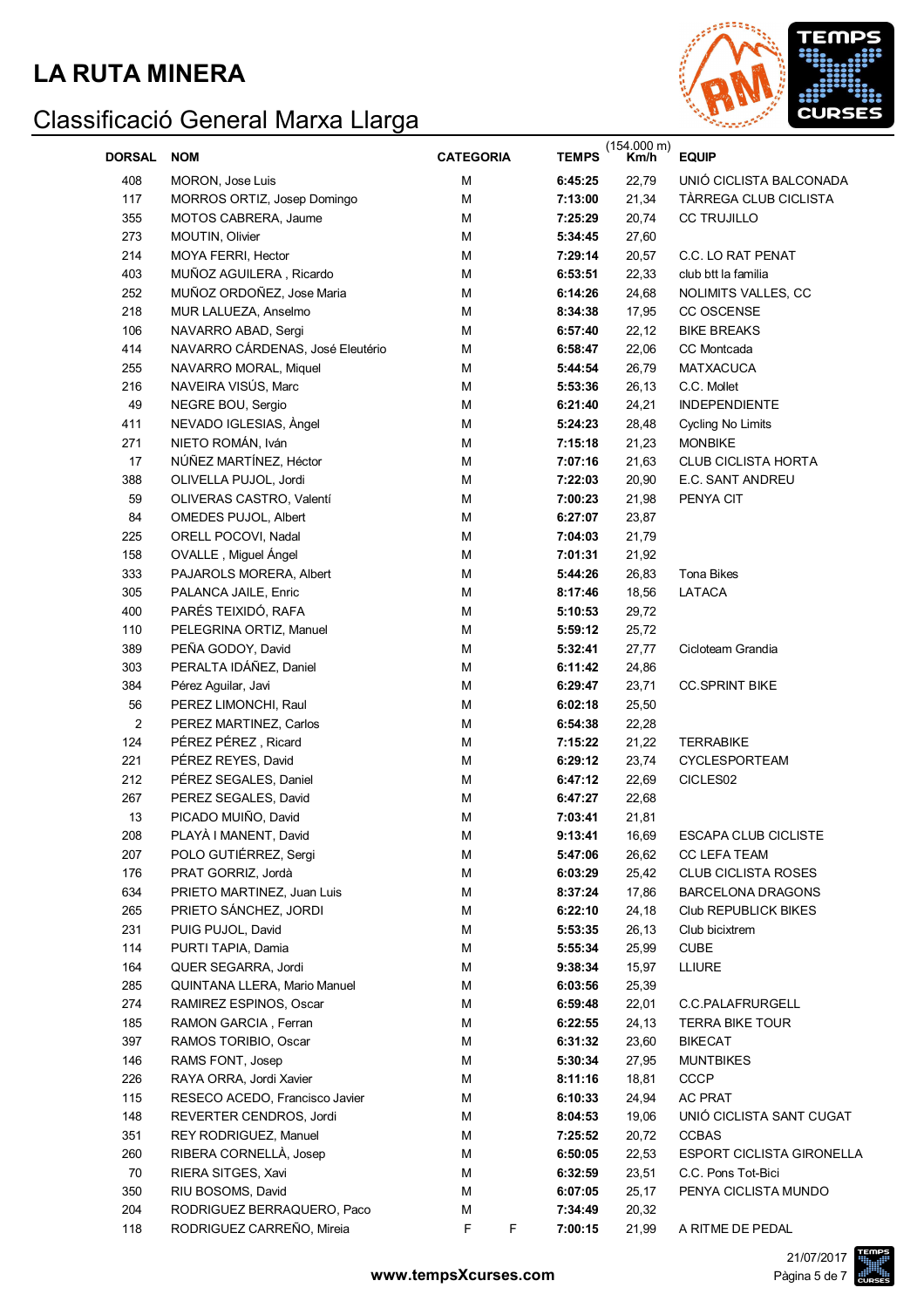

| <b>DORSAL</b> | <b>NOM</b>                   | <b>CATEGORIA</b> |   | (154.000 m)<br><b>TEMPS</b><br>Km/h |       | <b>EQUIP</b>                     |
|---------------|------------------------------|------------------|---|-------------------------------------|-------|----------------------------------|
| 366           | RODRÍGUEZ CASAS, Ivan Marcos | м                |   | 7:08:41                             | 21,55 |                                  |
| 8             | RODRIGUEZ HERNÁNDEZ, Jesus   | M                |   | 7:37:19                             | 20,20 | RAVET BIKE PARETS                |
| 82            | RODRÍGUEZ LUQUE, David       | M                |   | 7:24:40                             | 20,78 | RAT PENAT                        |
| 358           | ROMERA HERRAIZ, Sergio       | м                |   | 7:09:19                             | 21,52 |                                  |
| 139           | ROMERO LIMA, Angel           | M                |   | 8:11:13                             | 18,81 | C.C PALAU DE PLEGAMANS           |
| 151           | ROMERO MADRIGAL, Manel       | M                |   | 7:42:47                             | 19,97 | UNIÓ CICLISTA SANT CUGAT         |
| 109           | ROSETE FERNANDEZ, Javier     | M                |   | 5:58:46                             | 25,75 |                                  |
| 392           | ROTA JOUNOU, Marc            | M                |   | 7:15:38                             | 21,21 |                                  |
| 113           | RUBIÓ CASTELLS, Joan         | M                |   | 7:44:17                             | 19,90 | <b>ADDICT BIKES</b>              |
| 242           | RUIZ, Sergio                 | M                |   | 6:00:30                             | 25,63 | <b>PRAT BIKE</b>                 |
| 413           | SALA BLANCH, Carlos          | M                |   | 6:25:18                             | 23,98 | Roca Bikes                       |
| 182           | SANCHEZ, Carles              | M                |   | 6:22:09                             | 24,18 | <b>TERRABIKE</b>                 |
| 144           | SÁNCHEZ LEÓN, Ezequiel       | M                |   | 9:38:36                             | 15,97 |                                  |
| 108           | SANCHEZ MARIN, Cristina      | F                | F | 8:13:00                             | 18,74 | UNIO CICLISTA OLESANA            |
| 286           | SANCHEZ SANCHEZ, Josep Mª    | M                |   | 7:50:49                             | 19,63 | <b>RRBIKERS</b>                  |
| 94            | SANTOLARIA MORROS, Ildefons  | M                |   | 7:40:58                             | 20,04 | <b>ESPORT CICLISTA MANRESA</b>   |
| 309           | SELVA SANTAMARIA, Pol        | M                |   | 6:11:41                             | 24,86 | <b>CEBERGA</b>                   |
| 29            | SENSERRICH TRIVIÑO, Daniel   | M                |   | 6:01:01                             | 25,59 | UC LLUÇANES                      |
| 301           | SERRA, Albert                | М                |   | 6:05:53                             | 25,25 | 512                              |
| 283           | SERRAMITJA JULIÀ, Cristina   | $\mathsf F$      | F | 7:57:42                             | 19,34 | <b>CLUB CICLISTA PALAFRUGELL</b> |
| 307           | SERRANO CATAFAL, David       | M                |   | 7:12:59                             | 21,34 | BIKECARDE10                      |
| 262           | SMITS, Florian               | M                |   | 5:24:09                             | 28,51 | <b>WV WEST FRISIA</b>            |
| 86            | SOLÀ SANZ, Francesc          | M                |   | 6:35:50                             | 23,34 | <b>CYCLESPORT TEAM</b>           |
| 188           | SOLER JIMÉNEZ, David         | M                |   | 6:28:43                             | 23,77 | ESPORT CICLISTA MANRESÀ          |
| 30            | SOLER SERRA, Jaume           | M                |   | 7:10:16                             | 21,48 | PEDALS BIKE CELRA                |
| 23            | SORIA PLAZA, Fernando        | M                |   | 6:29:09                             | 23,74 |                                  |
| 238           | SORIANO LLUCH, Guillem       | M                |   | 6:51:34                             | 22,45 |                                  |
| 6             | STEGEMAN, Ben                | M                |   | 8:20:35                             | 18,46 |                                  |
| 189           | SUBIRACHS PADILLA, Pere      | M                |   | 7:10:22                             | 21,47 | SPRINT BIKE CC                   |
| 52            | SUREDA, Albert               | M                |   | 5:40:46                             | 27,12 |                                  |
| 173           | SZCZEPAN, Pawel              | M                |   | 6:17:41                             | 24,46 | <b>UCO</b>                       |
| 360           | TARANCON CEFORO, Agustin     | м                |   | 6:20:51                             | 24,26 | CLUB ESPARREGUERA                |
| 386           | TEJERO MUÑOZ, Pablo          | M                |   | 6:50:47                             | 22,49 |                                  |
| 163           | TOLDOS BUENO, Jordi          | M                |   | 8:24:01                             | 18,33 | <b>ULTRAJAM</b>                  |
| 137           | TOLEDO GUERRERO, Manolo      | М                |   | 6:24:43                             | 24,02 | ABRERA CLUB CICLISTA             |
| 279           | TOM, Emmelkamp               | M                |   | 6:05:49                             | 25,26 |                                  |
| 257           | TORRABADELLA BOIXADER, Xavi  | M                |   | 6:46:41                             | 22,72 | CLUB ESQUÍ BERGUEDÀ              |
| 372           | TORRENTE, Juan               | M                |   | 5:30:28                             | 27,96 | <b>ESPOT TEAM</b>                |
| 215           | <b>TORT AYMERICH, Eric</b>   | M                |   | 6:21:00                             | 24,25 |                                  |
| 104           | TRETO SUTHERLAND, Cheynna    | F                | F | 7:11:28                             | 21,42 |                                  |
| 21            | URIARTE CASAS, Xavi          | M                |   | 7:26:09                             | 20,71 | CALIDAE CYCLING TEAM             |
| 373           | VALENCIA RUIZ, Xavier        | M                |   | 6:47:39                             | 22,67 | C.E BERGA                        |
| 33            | VALERO SANCHO, Rafael Jorge  | M                |   | 6:03:28                             | 25,42 | <b>INDEPENDIENTE</b>             |
| 375           | VALLDEORIOLA PONSA, Xavi     | M                |   | 6:08:26                             | 25,08 | <b>BIKE MOIÀ</b>                 |
| 129           | VALLS BENAVENT, Alex         | M                |   | 6:31:36                             | 23,60 | CLINICA DENTAL VALLS             |
| 243           | VENDRELL REBORDOSA, Jordi    | M                |   | 6:04:18                             | 25,36 | <b>INDIAN BIKERS</b>             |
| 66            | <b>VERA PORCEL, Albert</b>   | M                |   | 8:53:23                             | 17,32 | ATTITUDE BIKES CLUB              |
| 68            | <b>VERICAT SEGU, Josep</b>   | M                |   | 5:44:17                             | 26,84 | UC TORREDEMBARRA                 |
| 247           | VIDAL MIRO, Oriol            | M                |   | 7:37:49                             | 20,18 | <b>BICIPARK REUS</b>             |
| 229           | VIDAL SABIOTE, Fernando      | M                |   | 6:23:37                             | 24,09 | CLUB MAÇANET DE LA SELVA         |
| 264           | VILA PIJOAN, Sergi           | M                |   | 6:00:44                             | 25,61 | <b>CLUB TRI5U</b>                |
| 319           | VILA RAMIREZ, Dani           | M                |   | 5:38:45                             | 27,28 |                                  |
| 377           | VILA, Àngel Vila             | м                |   | 6:32:07                             | 23,56 | <b>VILAORS</b>                   |
| 282           | VILADEVALL CUSSÓ, Andreu     | м                |   | 7:57:42                             | 19,34 | CLUB CICLISTA PALAFRUGELL        |
| 76            | VILCHES MARTINEZ, Alfonso    | м                |   | 7:54:42                             | 19,46 | RAVET BIKE PARETS                |
| 240           | VILLA RUBIO, Alberto         | M                |   | 6:49:06                             | 22,59 | THE DONKEYS CLUB CICLISTA        |
| 174           | VILLAR GARCIA, Moises        | M                |   | 5:27:00                             | 28,26 | DIFOPRINT BICIS TONI             |